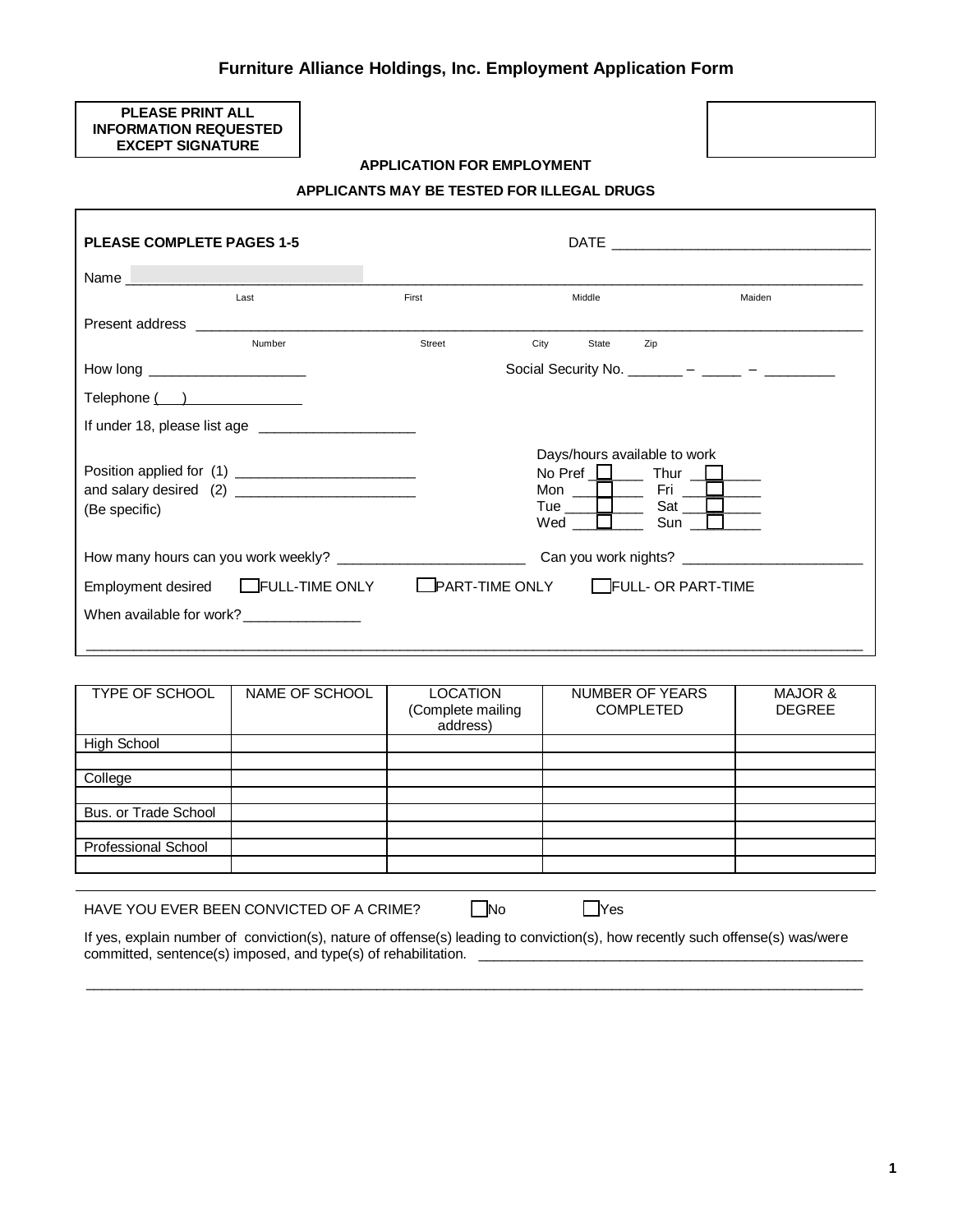| <b>PLEASE PRINT ALL</b><br><b>INFORMATION REQUESTED</b><br><b>EXCEPT SIGNATURE</b>                                                                                                                                                                                                       |             |                                   |                    |                    |  |
|------------------------------------------------------------------------------------------------------------------------------------------------------------------------------------------------------------------------------------------------------------------------------------------|-------------|-----------------------------------|--------------------|--------------------|--|
|                                                                                                                                                                                                                                                                                          |             | <b>APPLICATION FOR EMPLOYMENT</b> |                    |                    |  |
|                                                                                                                                                                                                                                                                                          |             |                                   |                    |                    |  |
| DO YOU HAVE A DRIVER'S LICENSE?                                                                                                                                                                                                                                                          | OYes ONo    |                                   |                    |                    |  |
|                                                                                                                                                                                                                                                                                          |             |                                   |                    |                    |  |
| Driver's license<br>Expiration date _________________________                                                                                                                                                                                                                            |             |                                   |                    |                    |  |
| Have you had any accidents during the past three years?<br>Have you had any moving violations during the past three years?                                                                                                                                                               |             |                                   |                    |                    |  |
|                                                                                                                                                                                                                                                                                          |             |                                   |                    |                    |  |
|                                                                                                                                                                                                                                                                                          |             | <b>OFFICE ONLY</b>                |                    |                    |  |
| OYes<br>ONO<br>Typing                                                                                                                                                                                                                                                                    | WPM         | <b>O</b> Yes<br>10-key ONo        | Word<br>Processing | OYes<br>ONo<br>WPM |  |
| OYes<br><b>PC</b><br>Personal<br>ONO<br>Computer<br>Mac                                                                                                                                                                                                                                  | $\Box$<br>□ |                                   |                    |                    |  |
|                                                                                                                                                                                                                                                                                          |             |                                   |                    |                    |  |
| Please list two references other than relatives or previous employers.                                                                                                                                                                                                                   |             |                                   |                    |                    |  |
|                                                                                                                                                                                                                                                                                          |             |                                   |                    |                    |  |
|                                                                                                                                                                                                                                                                                          |             |                                   |                    |                    |  |
|                                                                                                                                                                                                                                                                                          |             |                                   |                    |                    |  |
|                                                                                                                                                                                                                                                                                          |             |                                   |                    |                    |  |
|                                                                                                                                                                                                                                                                                          |             |                                   |                    |                    |  |
| Telephone ( )                                                                                                                                                                                                                                                                            |             |                                   |                    |                    |  |
|                                                                                                                                                                                                                                                                                          |             |                                   |                    |                    |  |
| An application form sometimes makes it difficult for an individual to adequately summarize a complete background. Use the<br>space below to summarize any additional information necessary to describe your full qualifications for the specific position for<br>which you are applying. |             |                                   |                    |                    |  |
|                                                                                                                                                                                                                                                                                          |             |                                   |                    |                    |  |
|                                                                                                                                                                                                                                                                                          |             |                                   |                    |                    |  |
|                                                                                                                                                                                                                                                                                          |             |                                   |                    |                    |  |
|                                                                                                                                                                                                                                                                                          |             |                                   |                    |                    |  |
|                                                                                                                                                                                                                                                                                          |             |                                   |                    |                    |  |
|                                                                                                                                                                                                                                                                                          |             |                                   |                    |                    |  |
|                                                                                                                                                                                                                                                                                          |             |                                   |                    |                    |  |
|                                                                                                                                                                                                                                                                                          |             |                                   |                    |                    |  |
|                                                                                                                                                                                                                                                                                          |             |                                   |                    |                    |  |
|                                                                                                                                                                                                                                                                                          |             |                                   |                    |                    |  |
|                                                                                                                                                                                                                                                                                          |             |                                   |                    |                    |  |
|                                                                                                                                                                                                                                                                                          |             |                                   |                    |                    |  |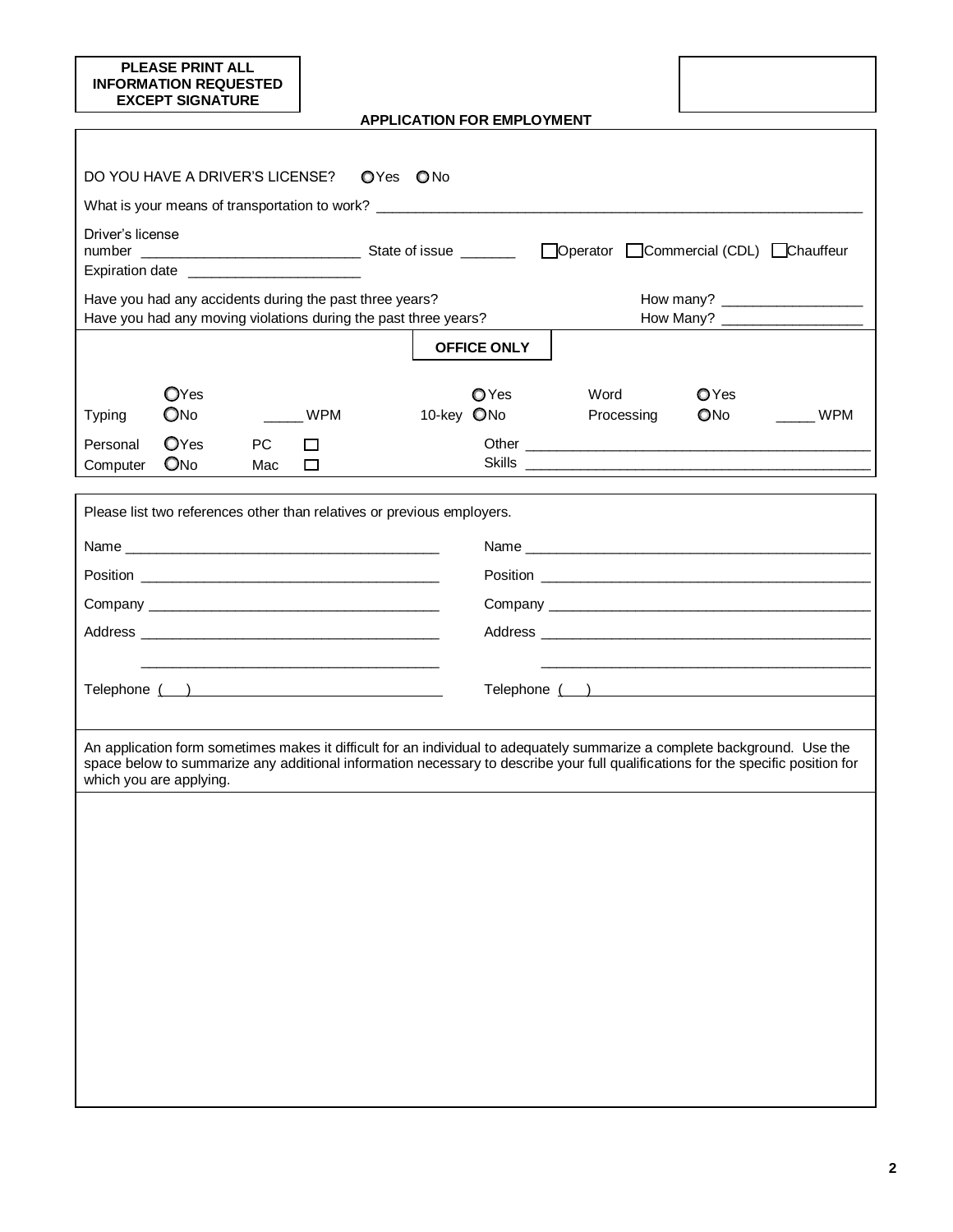| <b>PLEASE PRINT ALL</b><br><b>INFORMATION REQUESTED</b><br><b>EXCEPT SIGNATURE</b>                                                |                                                                                                                                                                                         |                            |                         |               |  |  |
|-----------------------------------------------------------------------------------------------------------------------------------|-----------------------------------------------------------------------------------------------------------------------------------------------------------------------------------------|----------------------------|-------------------------|---------------|--|--|
| <b>APPLICATION FOR EMPLOYMENT</b>                                                                                                 |                                                                                                                                                                                         |                            |                         |               |  |  |
|                                                                                                                                   |                                                                                                                                                                                         | <b>MILITARY</b>            |                         |               |  |  |
|                                                                                                                                   |                                                                                                                                                                                         |                            |                         |               |  |  |
| HAVE YOU EVER BEEN IN THE ARMED FORCES?                                                                                           |                                                                                                                                                                                         | OYes ONo                   |                         |               |  |  |
| ARE YOU NOW A MEMBER OF THE NATIONAL GUARD?                                                                                       |                                                                                                                                                                                         | OYes ONo                   |                         |               |  |  |
|                                                                                                                                   |                                                                                                                                                                                         |                            | Discharge Date ________ |               |  |  |
| Work<br><b>Experience</b>                                                                                                         | Please list your work experience for the past five years beginning with your most recent job held.<br>If you were self-employed, give firm name. Attach additional sheets if necessary. |                            |                         |               |  |  |
| Name of employer<br>Address                                                                                                       |                                                                                                                                                                                         | Name of last<br>supervisor | Employment dates        | Pay or salary |  |  |
| City, State, Zip Code<br>Phone number                                                                                             |                                                                                                                                                                                         |                            | From                    | <b>Start</b>  |  |  |
|                                                                                                                                   |                                                                                                                                                                                         |                            | To                      | Final         |  |  |
|                                                                                                                                   |                                                                                                                                                                                         | Your last job title        |                         |               |  |  |
| Reason for leaving (be specific)                                                                                                  |                                                                                                                                                                                         |                            |                         |               |  |  |
| List the jobs you held, duties performed, skills used or learned, advancements or promotions while you worked at this<br>company. |                                                                                                                                                                                         |                            |                         |               |  |  |
| Name of employer<br>Address                                                                                                       |                                                                                                                                                                                         | Name of last<br>supervisor | <b>Employment dates</b> | Pay or salary |  |  |
| City, State, Zip Code<br>Phone number                                                                                             |                                                                                                                                                                                         |                            | From                    | Start         |  |  |
|                                                                                                                                   |                                                                                                                                                                                         |                            | To                      | Final         |  |  |
|                                                                                                                                   |                                                                                                                                                                                         | Your Last Job Title        |                         |               |  |  |
| Reason for leaving (be specific)                                                                                                  |                                                                                                                                                                                         |                            |                         |               |  |  |
| List the jobs you held, duties performed, skills used or learned, advancements or promotions while you worked at this<br>company. |                                                                                                                                                                                         |                            |                         |               |  |  |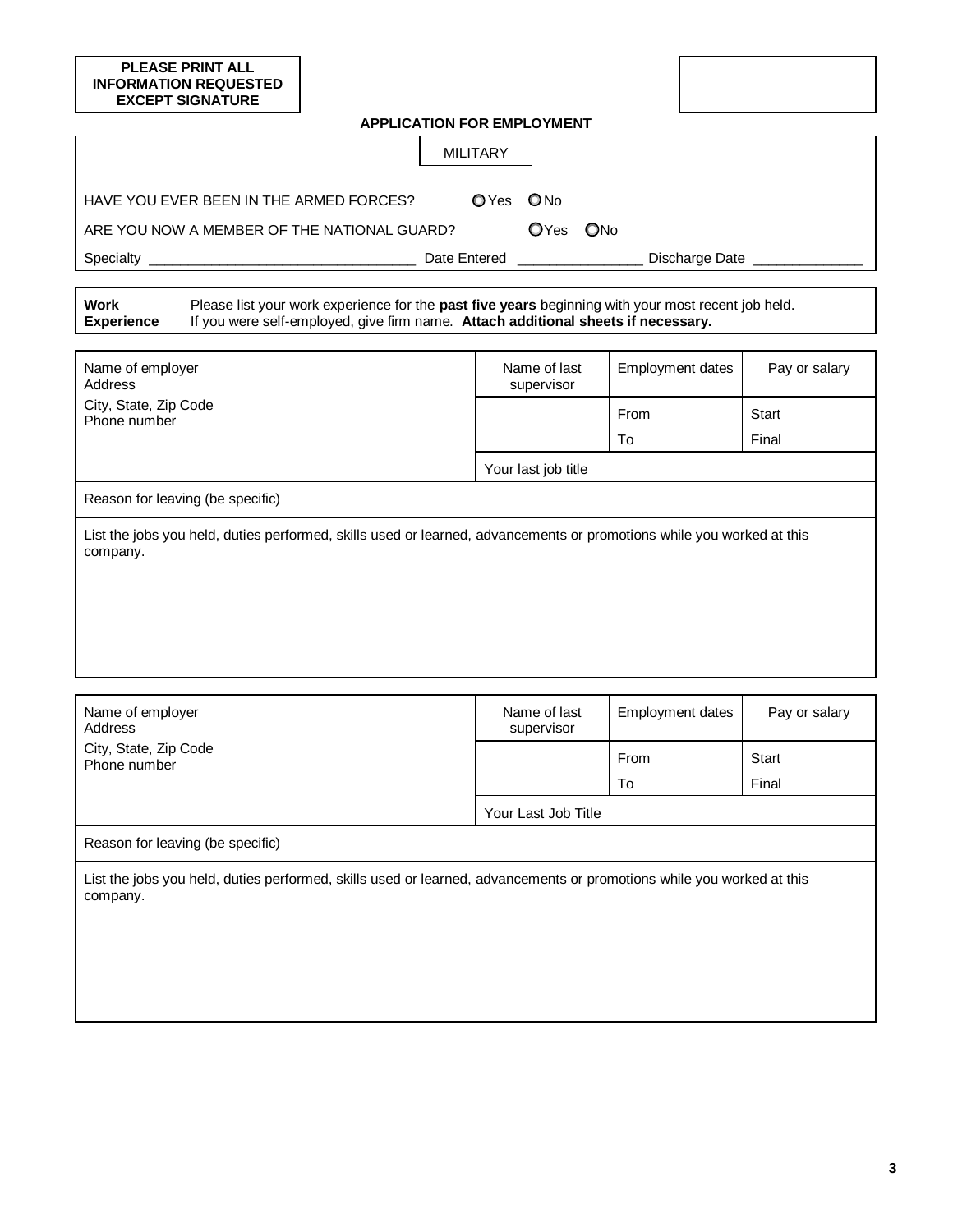#### **PLEASE PRINT ALL INFORMATION REQUESTED EXCEPT SIGNATURE**

## **APPLICATION FOR EMPLOYMENT**

**Work experience** Please list your work experience for the **past five years** beginning with your most recent job held. If you were self-employed, give firm name. **Attach additional sheets if necessary.**

| Name of employer<br>Address                                                                                                       | Name of last<br>supervisor | Employment dates | Pay or salary |  |  |
|-----------------------------------------------------------------------------------------------------------------------------------|----------------------------|------------------|---------------|--|--|
| City, State, Zip Code<br>Phone number                                                                                             |                            | From             | Start         |  |  |
|                                                                                                                                   |                            | To               | Final         |  |  |
|                                                                                                                                   | Your last job title        |                  |               |  |  |
| Reason for leaving (be specific)                                                                                                  |                            |                  |               |  |  |
| List the jobs you held, duties performed, skills used or learned, advancements or promotions while you worked at this<br>company. |                            |                  |               |  |  |
|                                                                                                                                   |                            |                  |               |  |  |
|                                                                                                                                   |                            |                  |               |  |  |
|                                                                                                                                   |                            |                  |               |  |  |

| Name of employer<br>Address           | Name of last<br>supervisor | Employment dates | Pay or salary |
|---------------------------------------|----------------------------|------------------|---------------|
| City, State, Zip Code<br>Phone number |                            | From             | Start         |
|                                       |                            | To               | Final         |
|                                       | Your last job title        |                  |               |
| Reason for leaving (be specific)      |                            |                  |               |
|                                       |                            |                  |               |

List the jobs you held, duties performed, skills used or learned, advancements or promotions while you worked at this company.

| May we contact your present employer?               | OYes ONo |  |
|-----------------------------------------------------|----------|--|
| Did you complete this application yourself OYes ONo |          |  |
| If not, who did?                                    |          |  |